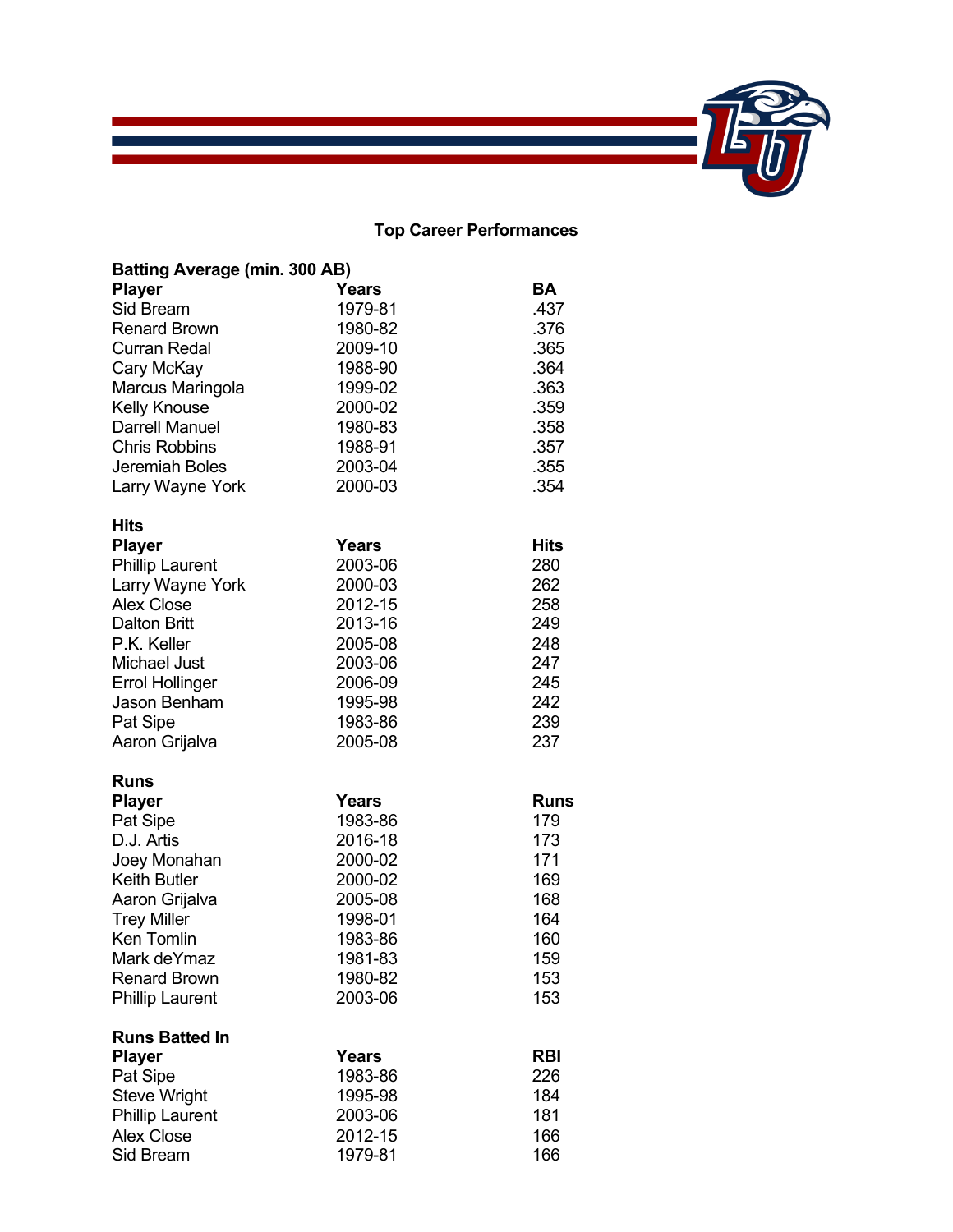| P.K. Keller<br><b>Steve Baker</b><br><b>Darrell Manuel</b><br><b>Tyler Bream</b><br>Aaron Grijalva                                                                                                                                                                                             | 2005-08<br>1999-02<br>1980-83<br>2009-11<br>2005-08                                                                                           | 160<br>158<br>149<br>147<br>146                                            |
|------------------------------------------------------------------------------------------------------------------------------------------------------------------------------------------------------------------------------------------------------------------------------------------------|-----------------------------------------------------------------------------------------------------------------------------------------------|----------------------------------------------------------------------------|
| <b>Doubles</b><br><b>Player</b><br><b>Phillip Laurent</b><br><b>Steve Baker</b><br><b>Errol Hollinger</b><br>Aaron Grijalva<br><b>Matt Williams</b><br>Pat Sipe<br><b>Trey Wimmer</b><br><b>Jason Benham</b><br><b>Keith Butler</b><br><b>Tyler Bream</b><br><b>Alex Close</b><br>Cam Locklear | Years<br>2003-06<br>1999-02<br>2006-09<br>2005-08<br>2009-11<br>1983-86<br>2009-13<br>1995-98<br>2000-02<br>2009-11<br>2012-15<br>2017-21     | 2Β<br>68<br>56<br>55<br>51<br>51<br>50<br>50<br>49<br>48<br>47<br>47<br>47 |
| <b>Triples</b><br><b>Player</b><br><b>Jim Bevins</b><br><b>Todd Nelson</b><br><b>Renard Brown</b><br><b>Darrell Manuel</b><br>Cary McKay<br>Aaron Grijalva                                                                                                                                     | Years<br>1983-86<br>1982-85<br>1980-82<br>1980-83<br>1988-90<br>2005-08                                                                       | 3B<br>24<br>24<br>20<br>16<br>15<br>15                                     |
| <b>Home Runs</b><br><b>Player</b><br>Pat Sipe<br><b>Steve Wright</b><br>Sid Bream<br>Alex Close<br>Steve Baker<br>Joey Monahan<br>Ryan McClellan<br><b>Trey Miller</b><br>Matt Hagen<br>Danny Brahn<br><b>Jim Clinton</b><br>Logan Mathieu                                                     | Years<br>1983-86<br>1995-98<br>1979-81<br>2012-15<br>1999-02<br>2000-02<br>1996-99<br>1998-01<br>2000-02<br>1989-92<br>1997-00<br>2018-19, 21 | ΗR<br>59<br>43<br>36<br>33<br>31<br>29<br>28<br>28<br>28<br>26<br>26<br>26 |
| <b>Stolen Bases</b><br><b>Player</b><br>Joey Monahan<br>D.J. Artis<br>Larry Wayne York<br><b>Keith Butler</b><br><b>Darrell Manuel</b><br>Ken Tomlin<br>lan Parmley<br><b>Steve Younts</b><br>Aaron Grijalva                                                                                   | Years<br>2000-02<br>2016-18<br>2000-03<br>2000-02<br>1980-83<br>1983-86<br>2011-12<br>1980-83<br>2005-08                                      | SΒ<br>85<br>72<br>72<br>67<br>60<br>60<br>57<br>56<br>55                   |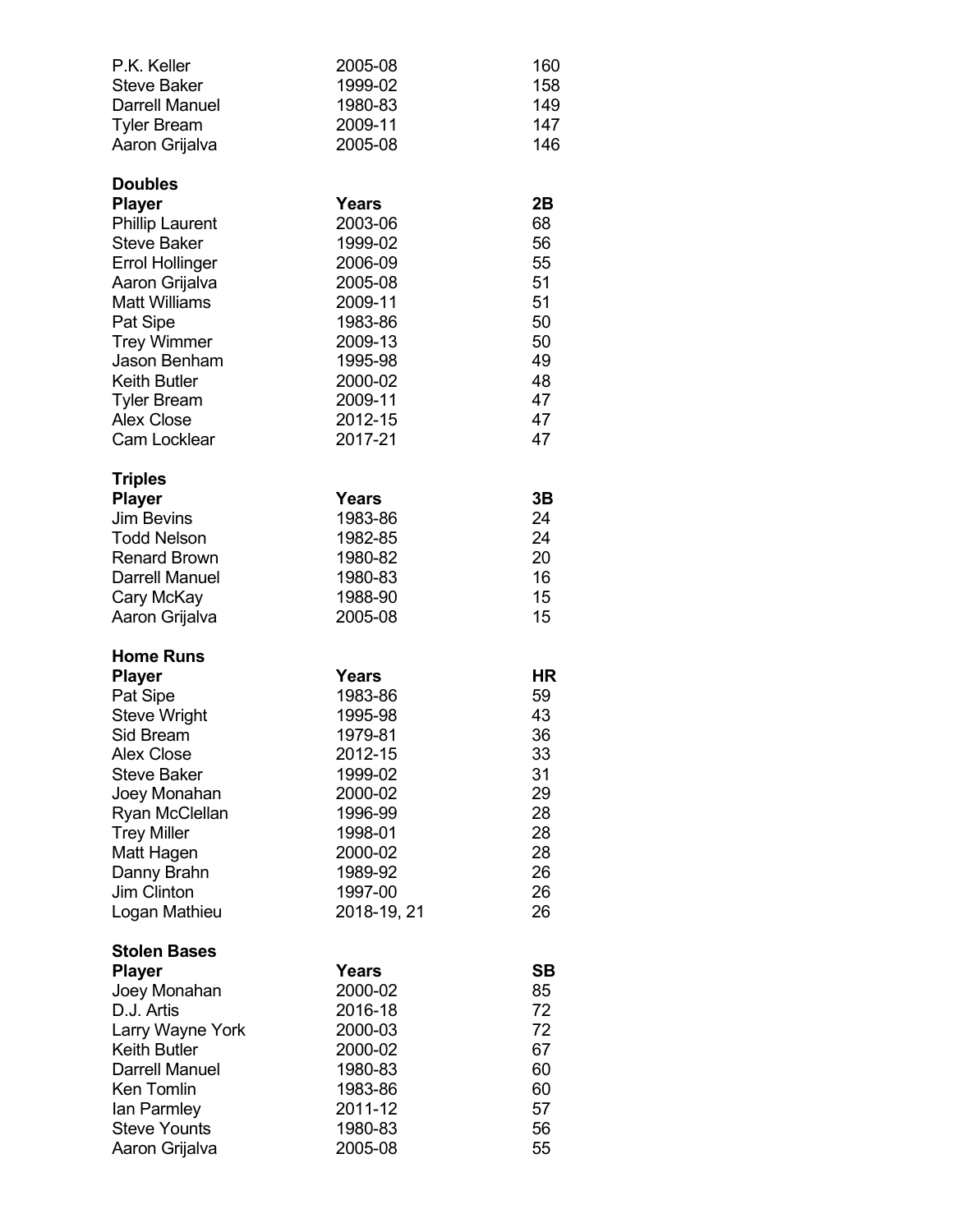| <b>Trey Miller</b>                                                                                                                                                                                                                                            | 1998-01                                                                                                                    | 50                                                                                           |
|---------------------------------------------------------------------------------------------------------------------------------------------------------------------------------------------------------------------------------------------------------------|----------------------------------------------------------------------------------------------------------------------------|----------------------------------------------------------------------------------------------|
| Walks<br><b>Player</b><br>D.J. Artis<br>Cam Locklear<br>Jonathan Embry<br><b>Trey McDyre</b><br><b>Trey Miller</b><br><b>Darrell Manuel</b><br>Dave Bream<br>Dylan Allen<br><b>Tom Sweat</b><br><b>Charlie Kim</b>                                            | <b>Years</b><br>2016-18<br>2017-21<br>2017-19<br>2017-21<br>1998-01<br>1980-83<br>1982-85<br>2014-18<br>1979-82<br>1991-94 | BВ<br>166<br>119<br>114<br>104<br>95<br>94<br>94<br>93<br>93<br>93                           |
| <b>At Bats</b><br><b>Player</b><br><b>Dalton Britt</b><br><b>Cam Locklear</b><br><b>Alex Close</b><br><b>Errol Hollinger</b><br><b>Phillip Laurent</b><br><b>Trey Wimmer</b><br>P.K. Keller<br><b>Will Shepherd</b><br><b>Steve Baker</b><br>Larry Wayne York | Years<br>2013-16<br>2017-21<br>2012-15<br>2006-09<br>2003-06<br>2009-13<br>2005-08<br>2014-17<br>1999-02<br>2000-03        | AВ<br>895<br>893<br>867<br>825<br>816<br>810<br>807<br>782<br>762<br>741                     |
| <b>Appearances</b><br><b>Player</b><br><b>Garret Price</b><br><b>Alex Dooley</b><br>Jared Lyons<br>Ryan Page<br>Dustin Umberger<br>Dane Beakler<br><b>Tim Bickers</b><br>Tim John<br>Doug Smith<br><b>Andrew Wilson</b>                                       | Years<br>2017-20<br>1999-02<br>2012-15<br>2005-08<br>2006-10<br>2006-08, 10-11<br>1993-96<br>2004-07<br>1979-82<br>2006-09 | APP<br>82<br>79<br>78<br>78<br>77<br>76<br>76<br>75<br>73<br>73                              |
| <b>Innings Pitched</b><br><b>Player</b><br>Lee Guetterman<br><b>Steven Evans</b><br>Dustin Umberger<br>Mike Brown<br><b>Tim Harrell</b><br><b>Frank Speek</b><br>Randy Tomlin<br>Ryan Page<br>Michael Solbach<br>Dave Bechtold                                | <b>Years</b><br>1978-81<br>2008-11<br>2006-10<br>1994-97<br>1995-98<br>1987-90<br>1986-88<br>2005-08<br>2005-07<br>2002-05 | IP<br>334.2<br>322.1<br>317.2<br>308.0<br>300.0<br>278.2<br>273.0<br>272.2<br>272.0<br>270.0 |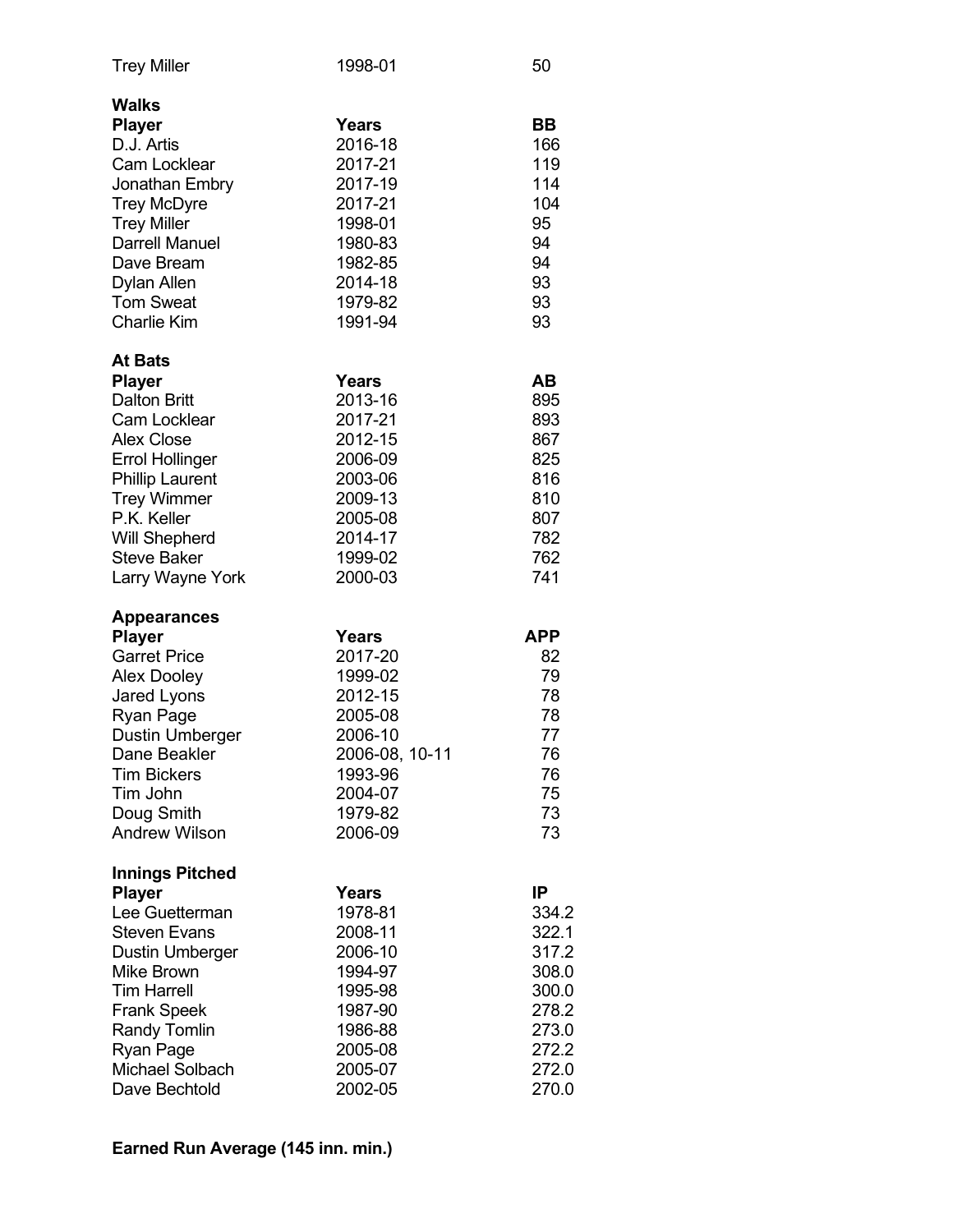| <b>Player</b><br><b>Trey Lambert</b><br>Jared Lyons<br>John Niggli<br>Marc Leatherwood<br>Lee Guetterman<br><b>Shawn Clowers</b><br><b>Tim Bickers</b><br><b>Shawn Teufel</b><br><b>Frank Speek</b><br>Keegan Linza                                                                                     | <b>Years</b><br>2012-14<br>2012-15<br>2011-12<br>1978-81<br>1978-81<br>2012-15<br>1993-96<br>2006-10<br>1987-90<br>2010-11                           | <b>ERA</b><br>2.79<br>2.83<br>2.86<br>2.90<br>3.07<br>3.08<br>3.18<br>3.22<br>3.26<br>3.28 |
|---------------------------------------------------------------------------------------------------------------------------------------------------------------------------------------------------------------------------------------------------------------------------------------------------------|------------------------------------------------------------------------------------------------------------------------------------------------------|--------------------------------------------------------------------------------------------|
| Wins<br><b>Player</b><br>Lee Guetterman<br><b>Steven Evans</b><br><b>Tim Harrell</b><br><b>David Harris</b><br><b>Kevin Napier</b><br><b>Niles Creekmore</b><br><b>Alex Dooley</b><br>Michael Solbach<br>Doug Smith<br>Kyle Bryan<br><b>Brian Harrell</b><br><b>Trey Lambert</b><br><b>Garret Price</b> | Years<br>1978-81<br>2008-11<br>1995-98<br>1979-83<br>1983-86<br>1983-86<br>1999-02<br>2005-07<br>1980-82<br>1981-85<br>1996-00<br>2012-14<br>2017-20 | Wins<br>29<br>26<br>24<br>24<br>23<br>22<br>22<br>22<br>21<br>21<br>21<br>21<br>21         |
| <b>Complete Games</b><br><b>Player</b><br>Lee Guetterman<br><b>Randy Tomlin</b><br><b>Frank Speek</b><br><b>Kevin Napier</b><br><b>Niles Creekmore</b><br><b>Tim Harrell</b>                                                                                                                            | Years<br>1978-81<br>1986-88<br>1987-90<br>1983-86<br>1983-86<br>1995-98                                                                              | CG<br>30<br>22<br>17<br>16<br>15<br>13                                                     |
| <b>Shutouts</b><br><b>Player</b><br>Lee Guetterman<br><b>Randy Tomlin</b><br>Dan Valentin<br>Niles Creekmore<br><b>Trevor DeLaite</b><br>Marc Leatherwood<br><b>Aner Gonzalez</b><br><b>Frank Speek</b><br><b>Lance Price</b><br>Patrick Eckelbarger<br><b>Trey Lambert</b><br>Jared Lyons              | Years<br>1978-81<br>1986-88<br>2000-01<br>1983-86<br>2021<br>1975-79<br>1981-82<br>1987-90<br>1989<br>2011-12<br>2012-14<br>2012-14                  | <b>SHO</b><br>7<br>4<br>4<br>3322222<br>$\overline{2}$                                     |